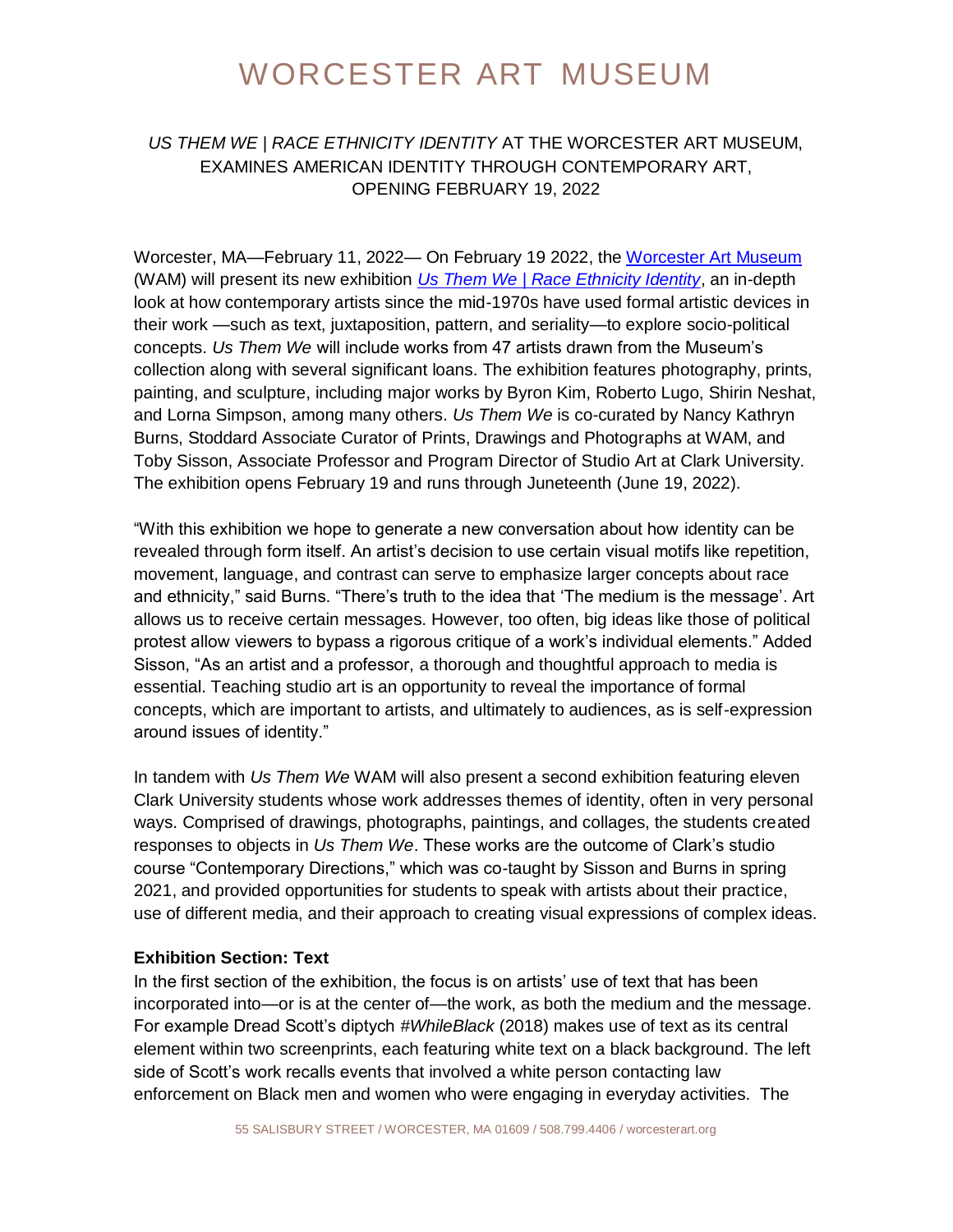other side of *#WhileBlack* includes a second list of hashtags that blends the desires of African Americans with the assumed fears of white people. Scott works within a broad tradition of artists who use text as a means to address the illogical framework of racism. Borrowing the contemporary soapbox of public dialogue through social media, Scott uses hashtags to call out the ongoing oppression of Black Americans.

*Us Them We* also features a screenprint by Josefina Jacquín, *The California Lottery.* Jacquín's screenprint was made in response to California's anti-immigrant Proposition 187 in 1994. Inspired by her work as an educator she incorporates the hybridized language "Spanglish," as an example of Latin America's influence on California's cultural landscape.

#### **Exhibition Section: Juxtaposition**

This section brings together an array of artists working in both abstraction and representation, who employ duality, contrast, and metaphor to engage with identity. Lorraine O'Grady's paired Cibachrome prints, titled *L: Devonia, age 36; R: Nefertiti, age 36* (1980/1994), draws a connection between historical and contemporary ideals of Black beauty—via an image of the Egyptian Queen Nefertiti, whose likeness is an exemplar of beauty alongside an image of the artist's deceased sister. The series, *Progress of Queens*, encourages the viewer to see both likenesses on an equal footing.

Artist Kara Walker juxtaposes the colors black and white and also layers an archival image with a screenprinted silhouette. In *Scene of McPherson's Death* (2005), Walker places one of her famous silhouettes on top of a lithograph from *Harper's Pictorial History of the Civil War (Annotated)*, originally published in 1866. Walker's partially dismembered figure, whose lower leg is being carried by an even smaller figure in the lower left-hand corner, raises immediate questions for audiences about the human costs of the Civil War. This contrasts with traditional North vs. South narratives that may address the end of slavery but overlook the war's impact on formerly enslaved people.

#### **Exhibition Section: Pattern**

Pattern uses repeating forms and design as a tool of emphasis and continuity. When used in the service of identity, it can deconstruct racial stereotypes or amplify cultural touchstones of beauty. Too often, viewers overlook the significance of pattern as a communicative device seeing it solely as a decorative element. Mary Lee Bendolph's softground etching *To Honor Mr. Dial* (2005) is a tribute to the artist Thornton Dial (also represented in the exhibition), which recognizes their shared backgrounds as self-taught Black artists from Alabama. With its patterned strips of color, Bendolph's print was created using a small quilt, itself a reflection of and intimately intertwined with Gee's Bend's cultural history.

Nafis M. White draws on her heritage and patterned sculptures as a means to connect across difference. Evoking practices as disparate as Victorian hair weaving and African American hair braiding, *Oculus* honors women's craftwork as well as cultural traditions that value ornate hairstyling as a mark of beauty and pride. Her richly embellished wall-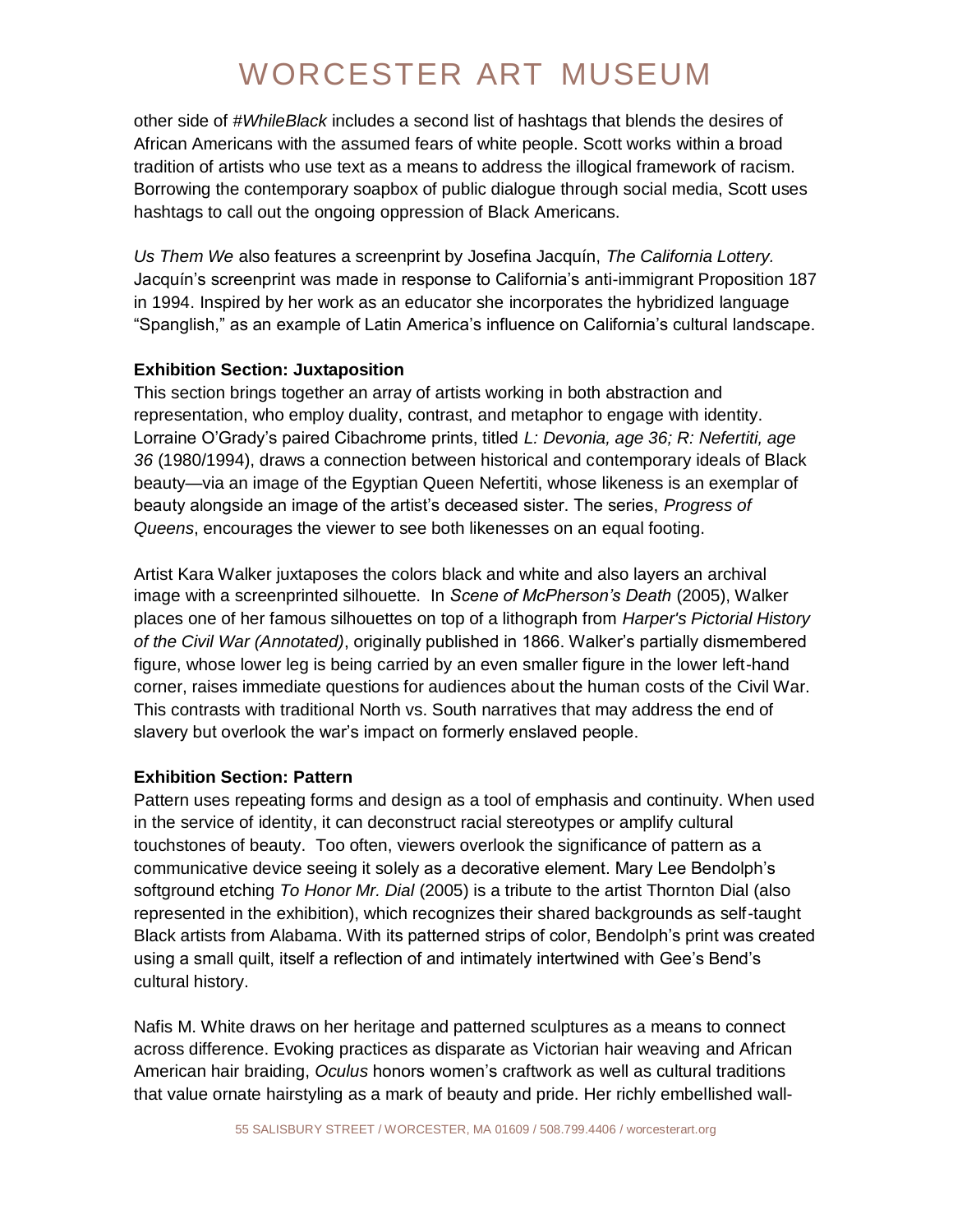engaged sculptures use woven patterns as a metaphor for linking the familiar with the flamboyant, a celebration of history and transformation. Noting the inclusion of "embodied knowledge" and "ancestral recall" among her materials, the artist pays homage to a dual legacy.

#### **Exhibition Section: Seriality**

The section on seriality engages with artists for whom multiplicity, movement, or transformation serve as an expression of similarity or difference. Byron Kim's wax-and-oil paintings series—titled *Synecdoche: Danielle Brunner, Dominic Shamyer, Ella Kim, George Gountas, Glenn Ligon, Jay Patrikios, Johannes Gachnang, Joanna Bossart, Joseph Benjamin, Konrad Tobler, Kyle Wilton, Louis Barney, Lourdes Mercado, Luciano Berti, Marc Pia, Marvin Siegel, Miguel Maldonado, Niki Hosig, Remy Pia, Roland Fellmann, Rosa Duran, Ruth Libermann, Sean Casey, Susann Bossart, Vijay Kapoor* (1992-1998)—could be a Pantone color selection in shades of off-white, tan, and brown. But by naming each component after a person familiar to the artist, it becomes clear that the rectangles represent and reflect the skin tones of each individual.

A direct engagement with race is similarly present in Maria Magdalena Campos-Pons' photo-based series *Identity Could be a Tragedy* (1995). These self-portraits show the artist's progressive erasure until she has nearly disappeared, leaving a trace image of what was once a clear and distinct individual. Anders Bergstrom's *Brown Bag Test August 02, 2016* (2016), with its progressively darker shades of hand-made brown paper bags, relies on a readily identifiable object to refer to a colorist practice: the use of a brown paper bag as a comparative test of complexion to determine one's eligibility to participate in different spaces within society.

"This exhibition challenges all of us to examine carefully how we think about identity and the assumptions that we make about where we belong," said Matthias Waschek, the Museum's Jean and Myles McDonough Director. "An especially compelling component here is the literal diversity of artistic approaches, from figurative works to abstraction, and with objects that sometimes convey meaning through written language and other times solely through the power of imagery."

*Us Them We | Race Ethnicity Identity is organized by the Worcester Art Museum in partnership with, and with support from, Clark University. Additional support has been provided by Marlene and David Persky, Michael and Kristy Beauvais, Eve Griliches, Sara Shields and Bruce Fishbein, and Kristin B. Waters. This project is also funded in part by the John M. Nelson Fund and Hall and Kate Peterson Fund. Related programming is supported by the Amelia and Robert H. Haley Memorial Lecture Fund, Spear Fund for Public Programs, and the Worcester Arts Council, a local agency, which is supported by the Mass Cultural Council, a state agency.*

*The exhibition is sponsored by Cornerstone Bank and Imperial Distributors, Inc. Media partners are Artscope and WBUR.*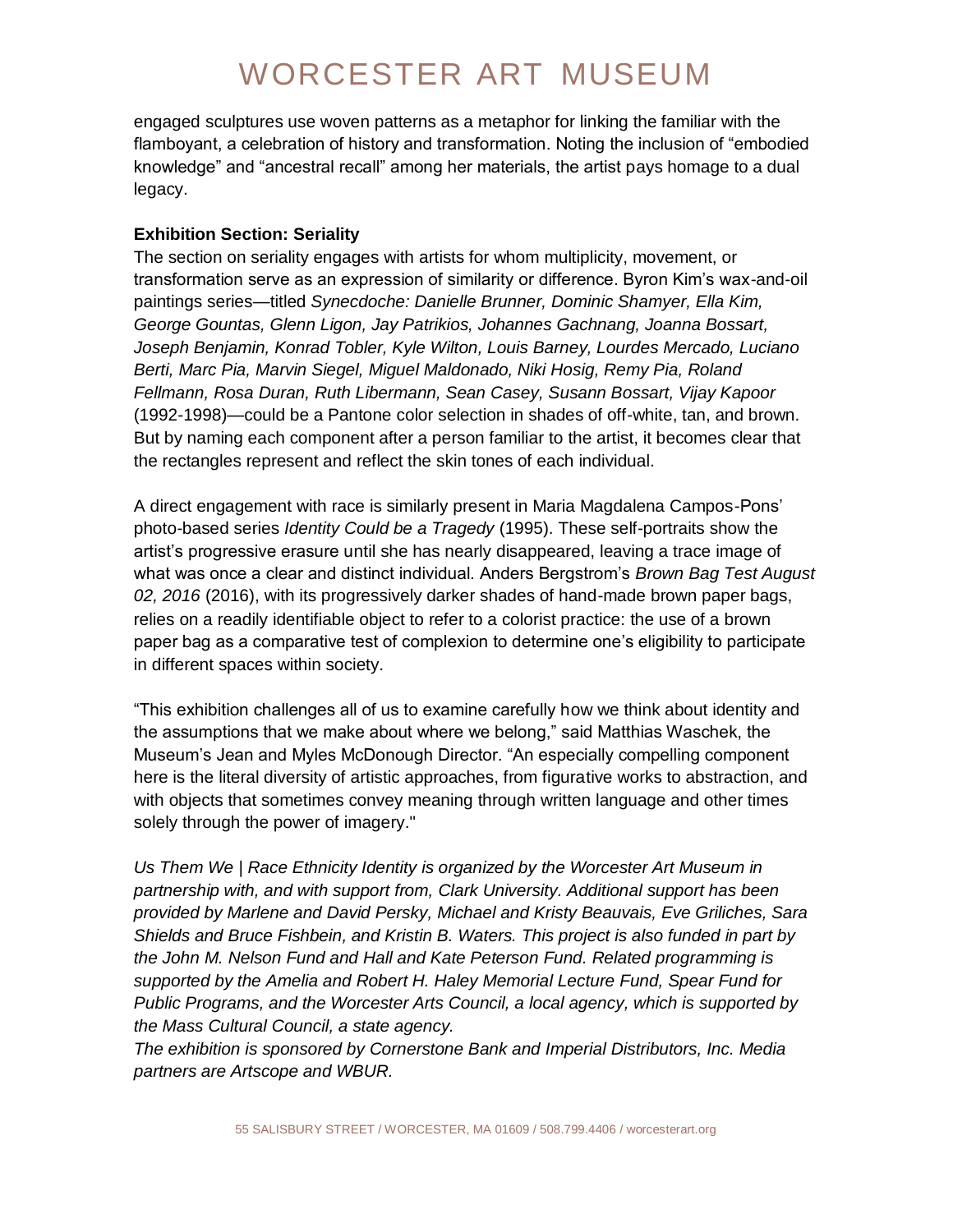#### **Arts 274: Contemporary Directions**

The course taught by co-curators Sisson and Burns at Clark University centered on artists from historically underrepresented groups and the impact their work has had on the canon of American visual art and culture. Among the outcomes for the course, students were asked to select a contemporary artist to research and then to create their own art works in response to that artist's style or approach—but drawing on their own lives and experiences. They also wrote the accompanying descriptive labels. Eleven students who participated in the course will have a selection of their works presented as a companion installation to *Us Them We*.

"The course pushed my boundaries in the work that I created. I've always been a portrait photographer, but this course helped me experiment and push the limits to what I thought I could make, said Sam Damon, who participated in the course as a Clark senior. "LaToya Ruby Frazier's *Notion of Family* resonated with me strongly for a multitude of reasons. I've always used photography as my medium of choice, more specifically documentary photography, and her ability to tell a story over a long period of time with her images I found inspiring. Frazier had a focus on family and her hometown, all of which you see differently as you grow up, which hit quite close to home. As long as I've been a photographer, I've documented the life of my autistic brother, Eric, who I see drastically differently as I've gotten older, and specifically during the start of the pandemic. In short, Frazier's work resonated with me strongly with her ability to document those closest to her, in a way which to others may not be flattering, but tells a tale of family struggle and bonding."

#### **Related Program**

As part of its monthly Master Series Third Thursday program, on **Thursday, March 17, 2022 at 6:00 p.m.** the Museum will present a talk on selected works in the exhibition, *Us Them We | Race Ethnicity Identity*, by Kimberly Juanita Brown, Ph.D., Associate Professor of English and Creative Writing at Dartmouth College and specialist in visual culture studies. Registration information for the event can be found on the Museum's website, [worcesterart.org.](https://www.worcesterart.org/events/master-series/)

Master Series Third Thursday programs are hosted by the WAM Members' Council and sponsored by AbbVie. Additional support is provided by the Michie Family Curatorial Fund, the Amelia and Robert H. Haley Memorial Lecture Fund, the Bernard and Louise Palitz Fund, and the Spear Fund for Public Programs.

#### **About the Worcester Art Museum**

The Worcester Art Museum creates transformative programs and exhibitions, drawing on its exceptional collection of art. Dating from 3,000 BC to the present, these works provide the foundation for a focus on audience engagement, connecting visitors of all ages and abilities with inspiring art and demonstrating its enduring relevance to daily life. Creative initiatives— including pioneering collaborative programs with local schools, fresh approaches to exhibition design and in-gallery teaching, and a long history of studio class instruction—offer opportunities for diverse audiences to experience art and learn both